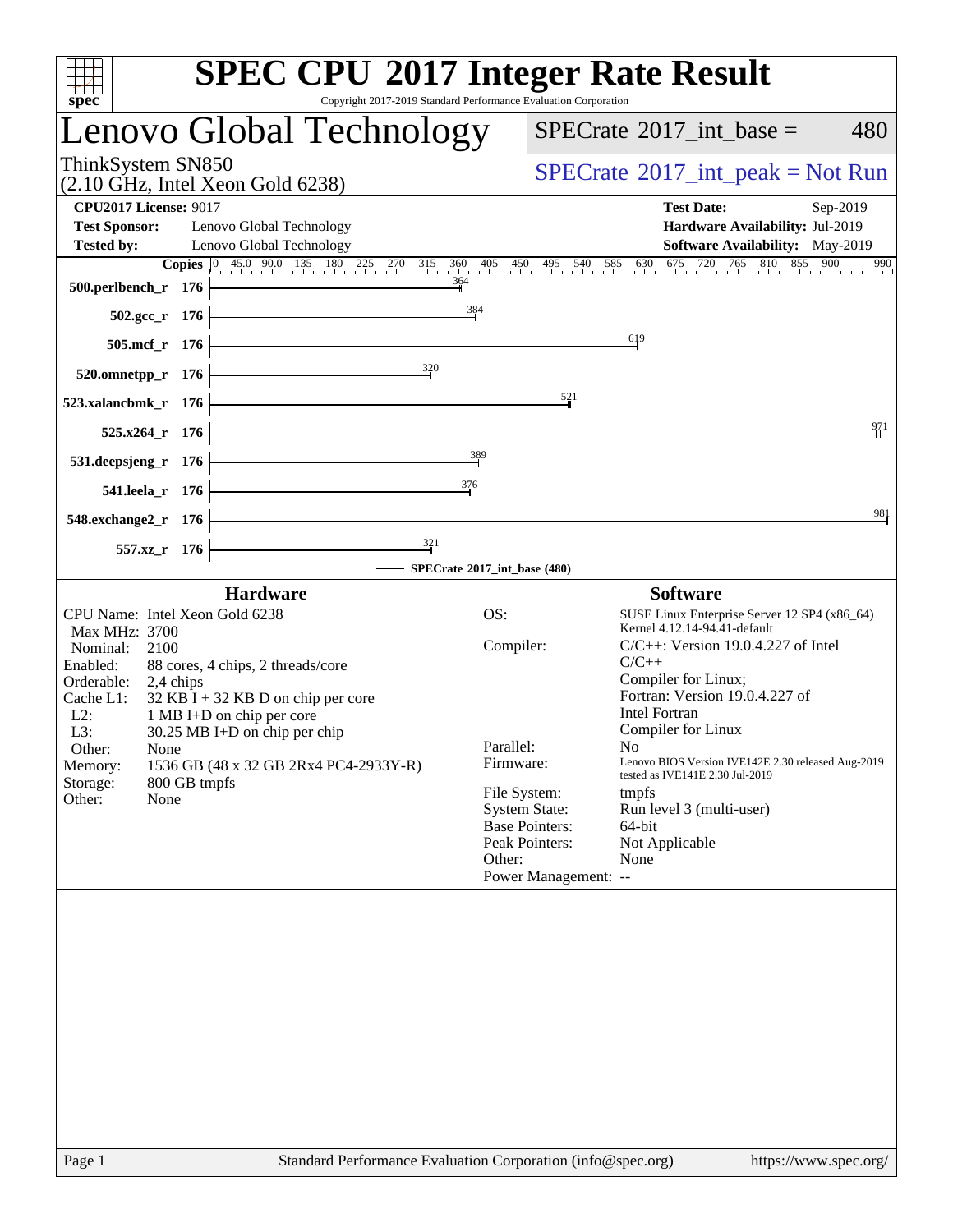

#### **[SPEC CPU](http://www.spec.org/auto/cpu2017/Docs/result-fields.html#SPECCPU2017IntegerRateResult)[2017 Integer Rate Result](http://www.spec.org/auto/cpu2017/Docs/result-fields.html#SPECCPU2017IntegerRateResult)** Copyright 2017-2019 Standard Performance Evaluation Corporation

## Lenovo Global Technology

 $SPECTate^{\circ}2017$  int base = 480

(2.10 GHz, Intel Xeon Gold 6238)

ThinkSystem SN850<br>  $SPECTA = N \cdot S$  [SPECrate](http://www.spec.org/auto/cpu2017/Docs/result-fields.html#SPECrate2017intpeak)®[2017\\_int\\_peak = N](http://www.spec.org/auto/cpu2017/Docs/result-fields.html#SPECrate2017intpeak)ot Run

**[Test Sponsor:](http://www.spec.org/auto/cpu2017/Docs/result-fields.html#TestSponsor)** Lenovo Global Technology **[Hardware Availability:](http://www.spec.org/auto/cpu2017/Docs/result-fields.html#HardwareAvailability)** Jul-2019

**[CPU2017 License:](http://www.spec.org/auto/cpu2017/Docs/result-fields.html#CPU2017License)** 9017 **[Test Date:](http://www.spec.org/auto/cpu2017/Docs/result-fields.html#TestDate)** Sep-2019 **[Tested by:](http://www.spec.org/auto/cpu2017/Docs/result-fields.html#Testedby)** Lenovo Global Technology **[Software Availability:](http://www.spec.org/auto/cpu2017/Docs/result-fields.html#SoftwareAvailability)** May-2019

#### **[Results Table](http://www.spec.org/auto/cpu2017/Docs/result-fields.html#ResultsTable)**

|                                   |               |                |                | <b>Base</b>    |       |                |       |               |                |              | <b>Peak</b>    |              |                |              |
|-----------------------------------|---------------|----------------|----------------|----------------|-------|----------------|-------|---------------|----------------|--------------|----------------|--------------|----------------|--------------|
| <b>Benchmark</b>                  | <b>Copies</b> | <b>Seconds</b> | Ratio          | <b>Seconds</b> | Ratio | <b>Seconds</b> | Ratio | <b>Copies</b> | <b>Seconds</b> | <b>Ratio</b> | <b>Seconds</b> | <b>Ratio</b> | <b>Seconds</b> | <b>Ratio</b> |
| 500.perlbench_r                   | 176           | 769            | 364            | 776            | 361   | 771            | 364   |               |                |              |                |              |                |              |
| $502.\text{gcc}$ _r               | 176           | 649            | 384            | 648            | 384   | 646            | 386   |               |                |              |                |              |                |              |
| $505$ .mcf r                      | 176           | 460            | 618            | 459            | 619   | 460            | 619   |               |                |              |                |              |                |              |
| 520.omnetpp_r                     | 176           | 722            | 320            | 721            | 320   | 724            | 319   |               |                |              |                |              |                |              |
| 523.xalancbmk r                   | 176           | 356            | 522            | 358            | 519   | 357            | 521   |               |                |              |                |              |                |              |
| 525.x264 r                        | 176           | 317            | 971            | 319            | 966   | 317            | 971   |               |                |              |                |              |                |              |
| 531.deepsjeng_r                   | 176           | 518            | 389            | 518            | 390   | 518            | 389   |               |                |              |                |              |                |              |
| 541.leela r                       | 176           | 774            | 376            | 775            | 376   | 774            | 377   |               |                |              |                |              |                |              |
| 548.exchange2_r                   | 176           | 469            | 982            | 470            | 980   | 470            | 981   |               |                |              |                |              |                |              |
| $557.xz$ _r                       | 176           | 592            | 321            | 593            | 320   | <u>593</u>     | 321   |               |                |              |                |              |                |              |
| $SPECrate^{\circ}2017$ int base = |               |                | 480            |                |       |                |       |               |                |              |                |              |                |              |
| $SPECrate^{\circ}2017$ int peak = |               |                | <b>Not Run</b> |                |       |                |       |               |                |              |                |              |                |              |

Results appear in the [order in which they were run](http://www.spec.org/auto/cpu2017/Docs/result-fields.html#RunOrder). Bold underlined text [indicates a median measurement](http://www.spec.org/auto/cpu2017/Docs/result-fields.html#Median).

#### **[Submit Notes](http://www.spec.org/auto/cpu2017/Docs/result-fields.html#SubmitNotes)**

 The numactl mechanism was used to bind copies to processors. The config file option 'submit' was used to generate numactl commands to bind each copy to a specific processor. For details, please see the config file.

#### **[Operating System Notes](http://www.spec.org/auto/cpu2017/Docs/result-fields.html#OperatingSystemNotes)**

 Stack size set to unlimited using "ulimit -s unlimited" Tmpfs filesystem can be set with: mount -t tmpfs -o size=800g tmpfs /home Process tuning setting: echo 50000 > /proc/sys/kernel/sched\_cfs\_bandwidth slice us echo 240000000 > /proc/sys/kernel/sched\_latency\_ns echo 5000000 > /proc/sys/kernel/sched\_migration\_cost\_ns echo 100000000 > /proc/sys/kernel/sched\_min\_granularity\_ns echo 150000000 > /proc/sys/kernel/sched\_wakeup\_granularity\_ns echo 0 > /proc/sys/kernel/numa\_balancing

#### **[General Notes](http://www.spec.org/auto/cpu2017/Docs/result-fields.html#GeneralNotes)**

Environment variables set by runcpu before the start of the run: LD\_LIBRARY\_PATH = "/home/cpu2017-1.0.5-ic19.0u4/lib/intel64"

 Binaries compiled on a system with 1x Intel Core i9-799X CPU + 32GB RAM memory using Redhat Enterprise Linux 7.5 Transparent Huge Pages enabled by default Prior to runcpu invocation

**(Continued on next page)**

| Page 2 | Standard Performance Evaluation Corporation (info@spec.org) | https://www.spec.org/ |
|--------|-------------------------------------------------------------|-----------------------|
|        |                                                             |                       |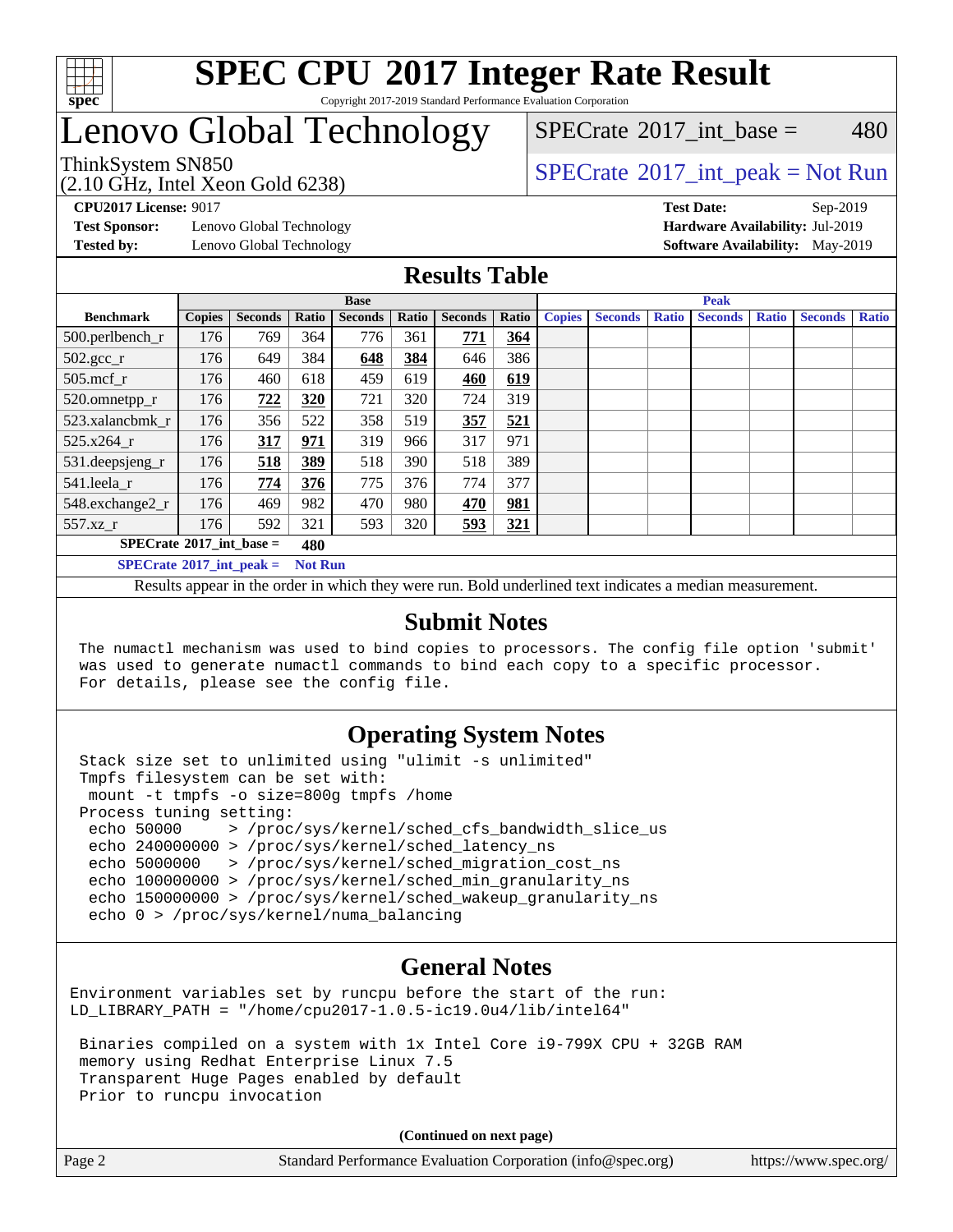

Copyright 2017-2019 Standard Performance Evaluation Corporation

### Lenovo Global Technology

ThinkSystem SN850<br>  $SPECTA = N \cdot S$  [SPECrate](http://www.spec.org/auto/cpu2017/Docs/result-fields.html#SPECrate2017intpeak)®[2017\\_int\\_peak = N](http://www.spec.org/auto/cpu2017/Docs/result-fields.html#SPECrate2017intpeak)ot Run

[SPECrate](http://www.spec.org/auto/cpu2017/Docs/result-fields.html#SPECrate2017intbase)<sup>®</sup>2017 int base = 480

(2.10 GHz, Intel Xeon Gold 6238)

**[Test Sponsor:](http://www.spec.org/auto/cpu2017/Docs/result-fields.html#TestSponsor)** Lenovo Global Technology **[Hardware Availability:](http://www.spec.org/auto/cpu2017/Docs/result-fields.html#HardwareAvailability)** Jul-2019 **[Tested by:](http://www.spec.org/auto/cpu2017/Docs/result-fields.html#Testedby)** Lenovo Global Technology **[Software Availability:](http://www.spec.org/auto/cpu2017/Docs/result-fields.html#SoftwareAvailability)** May-2019

**[CPU2017 License:](http://www.spec.org/auto/cpu2017/Docs/result-fields.html#CPU2017License)** 9017 **[Test Date:](http://www.spec.org/auto/cpu2017/Docs/result-fields.html#TestDate)** Sep-2019

#### **[General Notes \(Continued\)](http://www.spec.org/auto/cpu2017/Docs/result-fields.html#GeneralNotes)**

Page 3 Standard Performance Evaluation Corporation [\(info@spec.org\)](mailto:info@spec.org) <https://www.spec.org/> Filesystem page cache synced and cleared with: sync; echo 3> /proc/sys/vm/drop\_caches runcpu command invoked through numactl i.e.: numactl --interleave=all runcpu <etc> NA: The test sponsor attests, as of date of publication, that CVE-2017-5754 (Meltdown) is mitigated in the system as tested and documented. Yes: The test sponsor attests, as of date of publication, that CVE-2017-5753 (Spectre variant 1) is mitigated in the system as tested and documented. Yes: The test sponsor attests, as of date of publication, that CVE-2017-5715 (Spectre variant 2) is mitigated in the system as tested and documented. Yes: The test sponsor attests, as of date of publication, that CVE-2018-3640 (Spectre variant 3a) is mitigated in the system as tested and documented. Yes: The test sponsor attests, as of date of publication, that CVE-2018-3639 (Spectre variant 4) is mitigated in the system as tested and documented. **[Platform Notes](http://www.spec.org/auto/cpu2017/Docs/result-fields.html#PlatformNotes)** BIOS configuration: Choose Operating Mode set to Maximum Performance Trusted Execution Technology set to Enable SNC set to Enable Sysinfo program /home/cpu2017-1.0.5-ic19.0u4/bin/sysinfo Rev: r5974 of 2018-05-19 9bcde8f2999c33d61f64985e45859ea9 running on linux-qcq6 Sun Sep 8 03:32:28 2019 SUT (System Under Test) info as seen by some common utilities. For more information on this section, see <https://www.spec.org/cpu2017/Docs/config.html#sysinfo> From /proc/cpuinfo model name : Intel(R) Xeon(R) Gold 6238 CPU @ 2.10GHz 4 "physical id"s (chips) 176 "processors" cores, siblings (Caution: counting these is hw and system dependent. The following excerpts from /proc/cpuinfo might not be reliable. Use with caution.) cpu cores : 22 siblings : 44 physical 0: cores 0 1 2 3 4 5 8 9 10 11 12 16 17 18 19 20 21 24 25 26 27 28 physical 1: cores 0 1 2 3 4 5 8 9 10 11 12 16 17 18 19 20 21 24 25 26 27 28 physical 2: cores 0 1 2 3 4 5 8 9 10 11 12 16 17 18 19 20 21 24 25 26 27 28 physical 3: cores 0 1 2 3 4 5 8 9 10 11 12 16 17 18 19 20 21 24 25 26 27 28 From lscpu: Architecture: x86\_64 CPU op-mode(s): 32-bit, 64-bit Byte Order: Little Endian **(Continued on next page)**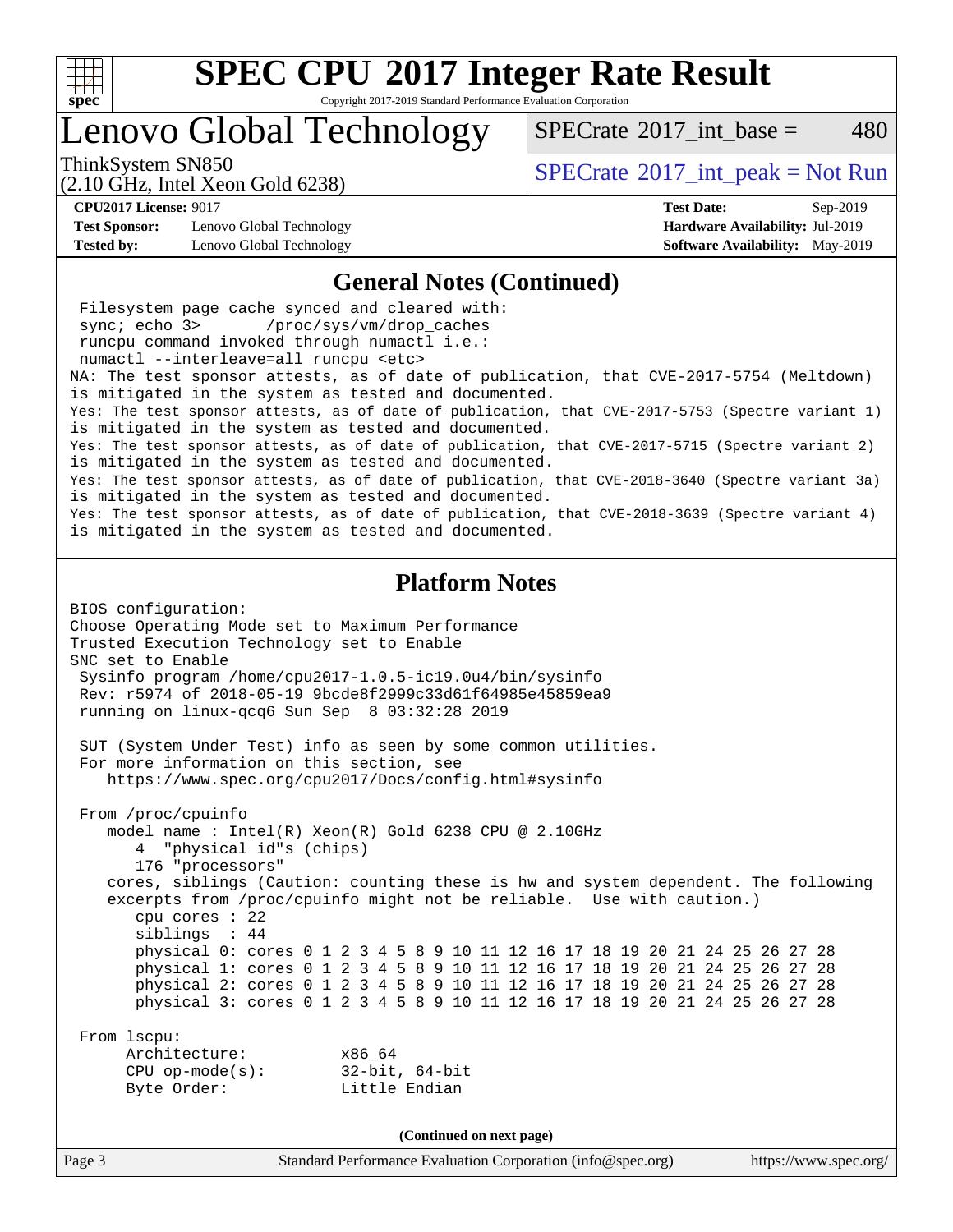

Copyright 2017-2019 Standard Performance Evaluation Corporation

Lenovo Global Technology

 $SPECTate$ <sup>®</sup>[2017\\_int\\_base =](http://www.spec.org/auto/cpu2017/Docs/result-fields.html#SPECrate2017intbase) 480

(2.10 GHz, Intel Xeon Gold 6238)

ThinkSystem SN850<br>  $(2.10 \text{ GHz. Intel } X_{200}$  Gold 6238)<br> [SPECrate](http://www.spec.org/auto/cpu2017/Docs/result-fields.html#SPECrate2017intpeak)®[2017\\_int\\_peak = N](http://www.spec.org/auto/cpu2017/Docs/result-fields.html#SPECrate2017intpeak)ot Run

**[Test Sponsor:](http://www.spec.org/auto/cpu2017/Docs/result-fields.html#TestSponsor)** Lenovo Global Technology **[Hardware Availability:](http://www.spec.org/auto/cpu2017/Docs/result-fields.html#HardwareAvailability)** Jul-2019 **[Tested by:](http://www.spec.org/auto/cpu2017/Docs/result-fields.html#Testedby)** Lenovo Global Technology **[Software Availability:](http://www.spec.org/auto/cpu2017/Docs/result-fields.html#SoftwareAvailability)** May-2019

**[CPU2017 License:](http://www.spec.org/auto/cpu2017/Docs/result-fields.html#CPU2017License)** 9017 **[Test Date:](http://www.spec.org/auto/cpu2017/Docs/result-fields.html#TestDate)** Sep-2019

#### **[Platform Notes \(Continued\)](http://www.spec.org/auto/cpu2017/Docs/result-fields.html#PlatformNotes)**

| CPU(s):                                                                              | 176                                                                                  |  |  |  |  |
|--------------------------------------------------------------------------------------|--------------------------------------------------------------------------------------|--|--|--|--|
| On-line $CPU(s)$ list:                                                               | $0 - 175$                                                                            |  |  |  |  |
| Thread( $s$ ) per core:                                                              | 2                                                                                    |  |  |  |  |
| Core(s) per socket:                                                                  | 22                                                                                   |  |  |  |  |
| Socket(s):                                                                           | 4                                                                                    |  |  |  |  |
| NUMA $node(s)$ :                                                                     | 8                                                                                    |  |  |  |  |
| Vendor ID:                                                                           | GenuineIntel                                                                         |  |  |  |  |
| CPU family:                                                                          | 6                                                                                    |  |  |  |  |
| Model:                                                                               | 85                                                                                   |  |  |  |  |
| Model name:                                                                          | $Intel(R) Xeon(R) Gold 6238 CPU @ 2.10GHz$<br>7                                      |  |  |  |  |
| Stepping:                                                                            |                                                                                      |  |  |  |  |
| CPU MHz:<br>CPU max MHz:                                                             | 2100.000<br>3700.0000                                                                |  |  |  |  |
|                                                                                      |                                                                                      |  |  |  |  |
| CPU min MHz:                                                                         | 1000.0000<br>4200.00                                                                 |  |  |  |  |
| BogoMIPS:<br>Virtualization:                                                         | $VT - x$                                                                             |  |  |  |  |
| L1d cache:                                                                           | 32K                                                                                  |  |  |  |  |
| Lli cache:                                                                           | 32K                                                                                  |  |  |  |  |
| $L2$ cache:                                                                          | 1024K                                                                                |  |  |  |  |
| L3 cache:                                                                            | 30976K                                                                               |  |  |  |  |
| NUMA node0 CPU(s):                                                                   | $0-2, 6-8, 11-13, 17, 18, 88-90, 94-96, 99-101, 105, 106$                            |  |  |  |  |
| NUMA nodel CPU(s):                                                                   | 3-5, 9, 10, 14-16, 19-21, 91-93, 97, 98, 102-104, 107-109                            |  |  |  |  |
| NUMA node2 CPU(s):                                                                   | 22-24, 28-30, 33-35, 39, 40, 110-112, 116-118, 121-123, 127, 128                     |  |  |  |  |
| NUMA node3 CPU(s):                                                                   | 25-27, 31, 32, 36-38, 41-43, 113-115, 119, 120, 124-126, 129-131                     |  |  |  |  |
| NUMA $node4$ $CPU(s)$ :                                                              | 44-46, 50-52, 55-57, 61, 62, 132-134, 138-140, 143-145, 149, 150                     |  |  |  |  |
| NUMA $node5$ $CPU(s)$ :                                                              | 47-49, 53, 54, 58-60, 63-65, 135-137, 141, 142, 146-148, 151-153                     |  |  |  |  |
| NUMA node6 CPU(s):                                                                   | 66-68, 72-74, 77-79, 83, 84, 154-156, 160-162, 165-167, 171, 172                     |  |  |  |  |
| NUMA node7 CPU(s):                                                                   | 69-71, 75, 76, 80-82, 85-87, 157-159, 163, 164, 168-170, 173-175                     |  |  |  |  |
| Flaqs:                                                                               | fpu vme de pse tsc msr pae mce cx8 apic sep mtrr pge mca cmov                        |  |  |  |  |
|                                                                                      | pat pse36 clflush dts acpi mmx fxsr sse sse2 ss ht tm pbe syscall nx pdpelgb rdtscp  |  |  |  |  |
|                                                                                      | lm constant_tsc art arch_perfmon pebs bts rep_good nopl xtopology nonstop_tsc cpuid  |  |  |  |  |
|                                                                                      | aperfmperf pni pclmulqdq dtes64 ds_cpl vmx smx est tm2 ssse3 sdbg fma cx16 xtpr pdcm |  |  |  |  |
|                                                                                      | pcid dca sse4_1 sse4_2 x2apic movbe popcnt tsc_deadline_timer aes xsave avx f16c     |  |  |  |  |
|                                                                                      | rdrand lahf_lm abm 3dnowprefetch cpuid_fault epb cat_13 cdp_13 invpcid_single        |  |  |  |  |
|                                                                                      | intel_ppin ssbd mba ibrs ibpb stibp tpr_shadow vnmi flexpriority ept vpid fsgsbase   |  |  |  |  |
|                                                                                      | tsc_adjust bmil hle avx2 smep bmi2 erms invpcid rtm cqm mpx rdt_a avx512f avx512dq   |  |  |  |  |
|                                                                                      | rdseed adx smap clflushopt clwb intel_pt avx512cd avx512bw avx512vl xsaveopt xsavec  |  |  |  |  |
|                                                                                      | xgetbvl xsaves cqm_llc cqm_occup_llc cqm_mbm_total cqm_mbm_local dtherm ida arat pln |  |  |  |  |
|                                                                                      | pts pku ospke avx512_vnni flush_l1d arch_capabilities                                |  |  |  |  |
|                                                                                      |                                                                                      |  |  |  |  |
| /proc/cpuinfo cache data<br>cache size : 30976 KB                                    |                                                                                      |  |  |  |  |
|                                                                                      |                                                                                      |  |  |  |  |
| From numactl --hardware WARNING: a numactl 'node' might or might not correspond to a |                                                                                      |  |  |  |  |
| physical chip.                                                                       |                                                                                      |  |  |  |  |
| $available: 8 nodes (0-7)$                                                           |                                                                                      |  |  |  |  |
|                                                                                      | node 0 cpus: 0 1 2 6 7 8 11 12 13 17 18 88 89 90 94 95 96 99 100 101 105 106         |  |  |  |  |
|                                                                                      |                                                                                      |  |  |  |  |
|                                                                                      | (Continued on next page)                                                             |  |  |  |  |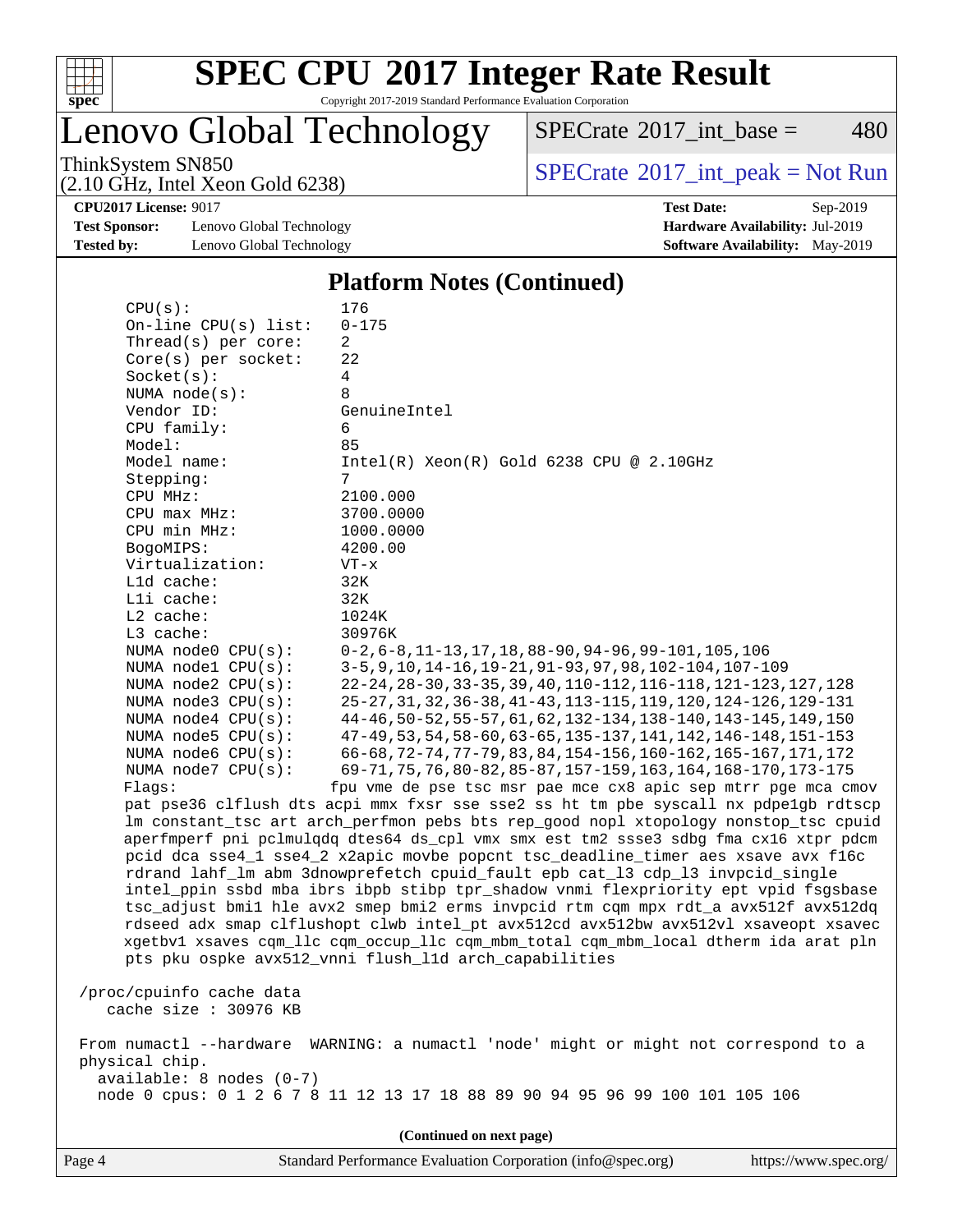

Copyright 2017-2019 Standard Performance Evaluation Corporation

### Lenovo Global Technology

 $SPECTate^{\circ}2017$  int base = 480

(2.10 GHz, Intel Xeon Gold 6238)

ThinkSystem SN850<br>  $SPECTR_{10}$  [SPECrate](http://www.spec.org/auto/cpu2017/Docs/result-fields.html#SPECrate2017intpeak)®[2017\\_int\\_peak = N](http://www.spec.org/auto/cpu2017/Docs/result-fields.html#SPECrate2017intpeak)ot Run

**[Test Sponsor:](http://www.spec.org/auto/cpu2017/Docs/result-fields.html#TestSponsor)** Lenovo Global Technology **[Hardware Availability:](http://www.spec.org/auto/cpu2017/Docs/result-fields.html#HardwareAvailability)** Jul-2019 **[Tested by:](http://www.spec.org/auto/cpu2017/Docs/result-fields.html#Testedby)** Lenovo Global Technology **[Software Availability:](http://www.spec.org/auto/cpu2017/Docs/result-fields.html#SoftwareAvailability)** May-2019

**[CPU2017 License:](http://www.spec.org/auto/cpu2017/Docs/result-fields.html#CPU2017License)** 9017 **[Test Date:](http://www.spec.org/auto/cpu2017/Docs/result-fields.html#TestDate)** Sep-2019

#### **[Platform Notes \(Continued\)](http://www.spec.org/auto/cpu2017/Docs/result-fields.html#PlatformNotes)**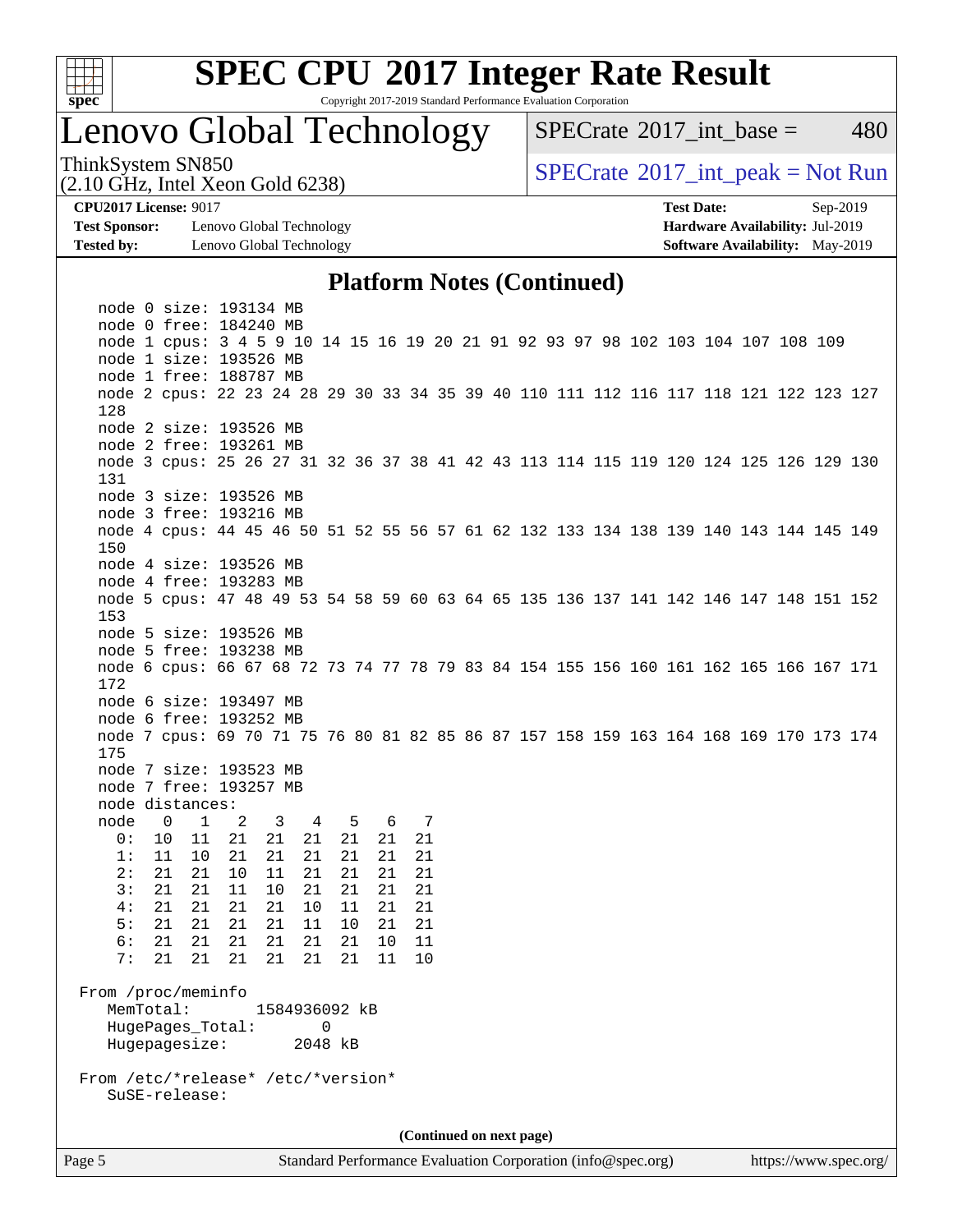

Copyright 2017-2019 Standard Performance Evaluation Corporation

Lenovo Global Technology

ThinkSystem SN850<br>  $SPECTR_{10}$  [SPECrate](http://www.spec.org/auto/cpu2017/Docs/result-fields.html#SPECrate2017intpeak)®[2017\\_int\\_peak = N](http://www.spec.org/auto/cpu2017/Docs/result-fields.html#SPECrate2017intpeak)ot Run

 $SPECTate^{\circ}2017$  int base = 480

(2.10 GHz, Intel Xeon Gold 6238)

**[CPU2017 License:](http://www.spec.org/auto/cpu2017/Docs/result-fields.html#CPU2017License)** 9017 **[Test Date:](http://www.spec.org/auto/cpu2017/Docs/result-fields.html#TestDate)** Sep-2019

**[Test Sponsor:](http://www.spec.org/auto/cpu2017/Docs/result-fields.html#TestSponsor)** Lenovo Global Technology **[Hardware Availability:](http://www.spec.org/auto/cpu2017/Docs/result-fields.html#HardwareAvailability)** Jul-2019 **[Tested by:](http://www.spec.org/auto/cpu2017/Docs/result-fields.html#Testedby)** Lenovo Global Technology **[Software Availability:](http://www.spec.org/auto/cpu2017/Docs/result-fields.html#SoftwareAvailability)** May-2019

#### **[Platform Notes \(Continued\)](http://www.spec.org/auto/cpu2017/Docs/result-fields.html#PlatformNotes)**

 SUSE Linux Enterprise Server 12 (x86\_64) VERSION = 12 PATCHLEVEL = 4 # This file is deprecated and will be removed in a future service pack or release. # Please check /etc/os-release for details about this release. os-release: NAME="SLES" VERSION="12-SP4" VERSION\_ID="12.4" PRETTY\_NAME="SUSE Linux Enterprise Server 12 SP4" ID="sles" ANSI\_COLOR="0;32" CPE\_NAME="cpe:/o:suse:sles:12:sp4" uname -a: Linux linux-qcq6 4.12.14-94.41-default #1 SMP Wed Oct 31 12:25:04 UTC 2018 (3090901) x86\_64 x86\_64 x86\_64 GNU/Linux Kernel self-reported vulnerability status: CVE-2017-5754 (Meltdown): Not affected CVE-2017-5753 (Spectre variant 1): Mitigation: \_\_user pointer sanitization CVE-2017-5715 (Spectre variant 2): Mitigation: Indirect Branch Restricted Speculation, IBPB, IBRS\_FW run-level 3 Sep 8 03:30 SPEC is set to: /home/cpu2017-1.0.5-ic19.0u4 Filesystem Type Size Used Avail Use% Mounted on tmpfs tmpfs 800G 8.3G 792G 2% /home Additional information from dmidecode follows. WARNING: Use caution when you interpret this section. The 'dmidecode' program reads system data which is "intended to allow hardware to be accurately determined", but the intent may not be met, as there are frequent changes to hardware, firmware, and the "DMTF SMBIOS" standard. BIOS Lenovo -[IVE141E-2.30]- 07/02/2019 Memory: 48x Samsung M393A4K40CB2-CVF 32 GB 2 rank 2933 (End of data from sysinfo program) **[Compiler Version Notes](http://www.spec.org/auto/cpu2017/Docs/result-fields.html#CompilerVersionNotes)** ============================================================================== C | 500.perlbench  $r(base)$  502.gcc  $r(base)$  505.mcf  $r(base)$ | 525.x264\_r(base) 557.xz\_r(base)

**(Continued on next page)**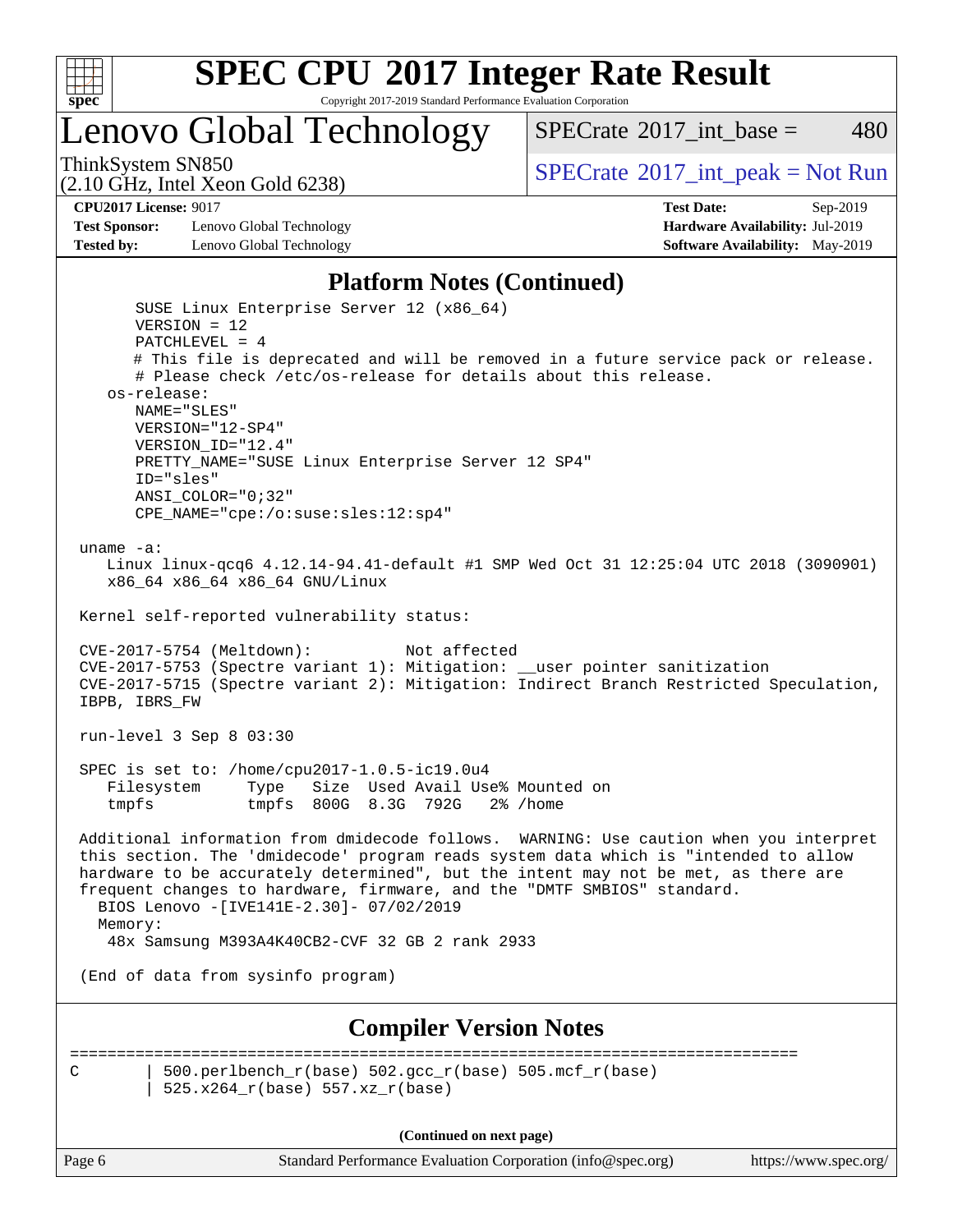

Copyright 2017-2019 Standard Performance Evaluation Corporation

### Lenovo Global Technology

 $SPECTate$ <sup>®</sup>[2017\\_int\\_base =](http://www.spec.org/auto/cpu2017/Docs/result-fields.html#SPECrate2017intbase) 480

(2.10 GHz, Intel Xeon Gold 6238)

ThinkSystem SN850<br>  $(2.10 \text{ GHz. Intel Yoon Gold } 6238)$  [SPECrate](http://www.spec.org/auto/cpu2017/Docs/result-fields.html#SPECrate2017intpeak)®[2017\\_int\\_peak = N](http://www.spec.org/auto/cpu2017/Docs/result-fields.html#SPECrate2017intpeak)ot Run

**[Test Sponsor:](http://www.spec.org/auto/cpu2017/Docs/result-fields.html#TestSponsor)** Lenovo Global Technology **[Hardware Availability:](http://www.spec.org/auto/cpu2017/Docs/result-fields.html#HardwareAvailability)** Jul-2019 **[Tested by:](http://www.spec.org/auto/cpu2017/Docs/result-fields.html#Testedby)** Lenovo Global Technology **[Software Availability:](http://www.spec.org/auto/cpu2017/Docs/result-fields.html#SoftwareAvailability)** May-2019

**[CPU2017 License:](http://www.spec.org/auto/cpu2017/Docs/result-fields.html#CPU2017License)** 9017 **[Test Date:](http://www.spec.org/auto/cpu2017/Docs/result-fields.html#TestDate)** Sep-2019

### **[Compiler Version Notes \(Continued\)](http://www.spec.org/auto/cpu2017/Docs/result-fields.html#CompilerVersionNotes)**

| Intel(R) C Intel(R) 64 Compiler for applications running on Intel(R) 64,<br>Version 19.0.4.227 Build 20190416<br>Copyright (C) 1985-2019 Intel Corporation. All rights reserved.         |
|------------------------------------------------------------------------------------------------------------------------------------------------------------------------------------------|
| 520.omnetpp $r(base)$ 523.xalancbmk $r(base)$ 531.deepsjeng $r(base)$<br>$C++$<br>$541.$ leela r(base)                                                                                   |
| Intel(R) $C++$ Intel(R) 64 Compiler for applications running on Intel(R) 64,<br>Version 19.0.4.227 Build 20190416<br>Copyright (C) 1985-2019 Intel Corporation. All rights reserved.     |
| Fortran   548.exchange2 $r(base)$                                                                                                                                                        |
| $Intel(R)$ Fortran Intel(R) 64 Compiler for applications running on Intel(R)<br>64, Version 19.0.4.227 Build 20190416<br>Copyright (C) 1985-2019 Intel Corporation. All rights reserved. |

### **[Base Compiler Invocation](http://www.spec.org/auto/cpu2017/Docs/result-fields.html#BaseCompilerInvocation)**

[C benchmarks](http://www.spec.org/auto/cpu2017/Docs/result-fields.html#Cbenchmarks): [icc -m64 -std=c11](http://www.spec.org/cpu2017/results/res2019q4/cpu2017-20190917-18318.flags.html#user_CCbase_intel_icc_64bit_c11_33ee0cdaae7deeeab2a9725423ba97205ce30f63b9926c2519791662299b76a0318f32ddfffdc46587804de3178b4f9328c46fa7c2b0cd779d7a61945c91cd35)

[C++ benchmarks:](http://www.spec.org/auto/cpu2017/Docs/result-fields.html#CXXbenchmarks) [icpc -m64](http://www.spec.org/cpu2017/results/res2019q4/cpu2017-20190917-18318.flags.html#user_CXXbase_intel_icpc_64bit_4ecb2543ae3f1412ef961e0650ca070fec7b7afdcd6ed48761b84423119d1bf6bdf5cad15b44d48e7256388bc77273b966e5eb805aefd121eb22e9299b2ec9d9)

[Fortran benchmarks](http://www.spec.org/auto/cpu2017/Docs/result-fields.html#Fortranbenchmarks): [ifort -m64](http://www.spec.org/cpu2017/results/res2019q4/cpu2017-20190917-18318.flags.html#user_FCbase_intel_ifort_64bit_24f2bb282fbaeffd6157abe4f878425411749daecae9a33200eee2bee2fe76f3b89351d69a8130dd5949958ce389cf37ff59a95e7a40d588e8d3a57e0c3fd751)

### **[Base Portability Flags](http://www.spec.org/auto/cpu2017/Docs/result-fields.html#BasePortabilityFlags)**

 500.perlbench\_r: [-DSPEC\\_LP64](http://www.spec.org/cpu2017/results/res2019q4/cpu2017-20190917-18318.flags.html#b500.perlbench_r_basePORTABILITY_DSPEC_LP64) [-DSPEC\\_LINUX\\_X64](http://www.spec.org/cpu2017/results/res2019q4/cpu2017-20190917-18318.flags.html#b500.perlbench_r_baseCPORTABILITY_DSPEC_LINUX_X64) 502.gcc\_r: [-DSPEC\\_LP64](http://www.spec.org/cpu2017/results/res2019q4/cpu2017-20190917-18318.flags.html#suite_basePORTABILITY502_gcc_r_DSPEC_LP64) 505.mcf\_r: [-DSPEC\\_LP64](http://www.spec.org/cpu2017/results/res2019q4/cpu2017-20190917-18318.flags.html#suite_basePORTABILITY505_mcf_r_DSPEC_LP64) 520.omnetpp\_r: [-DSPEC\\_LP64](http://www.spec.org/cpu2017/results/res2019q4/cpu2017-20190917-18318.flags.html#suite_basePORTABILITY520_omnetpp_r_DSPEC_LP64) 523.xalancbmk\_r: [-DSPEC\\_LP64](http://www.spec.org/cpu2017/results/res2019q4/cpu2017-20190917-18318.flags.html#suite_basePORTABILITY523_xalancbmk_r_DSPEC_LP64) [-DSPEC\\_LINUX](http://www.spec.org/cpu2017/results/res2019q4/cpu2017-20190917-18318.flags.html#b523.xalancbmk_r_baseCXXPORTABILITY_DSPEC_LINUX) 525.x264\_r: [-DSPEC\\_LP64](http://www.spec.org/cpu2017/results/res2019q4/cpu2017-20190917-18318.flags.html#suite_basePORTABILITY525_x264_r_DSPEC_LP64) 531.deepsjeng\_r: [-DSPEC\\_LP64](http://www.spec.org/cpu2017/results/res2019q4/cpu2017-20190917-18318.flags.html#suite_basePORTABILITY531_deepsjeng_r_DSPEC_LP64)

**(Continued on next page)**

Page 7 Standard Performance Evaluation Corporation [\(info@spec.org\)](mailto:info@spec.org) <https://www.spec.org/>